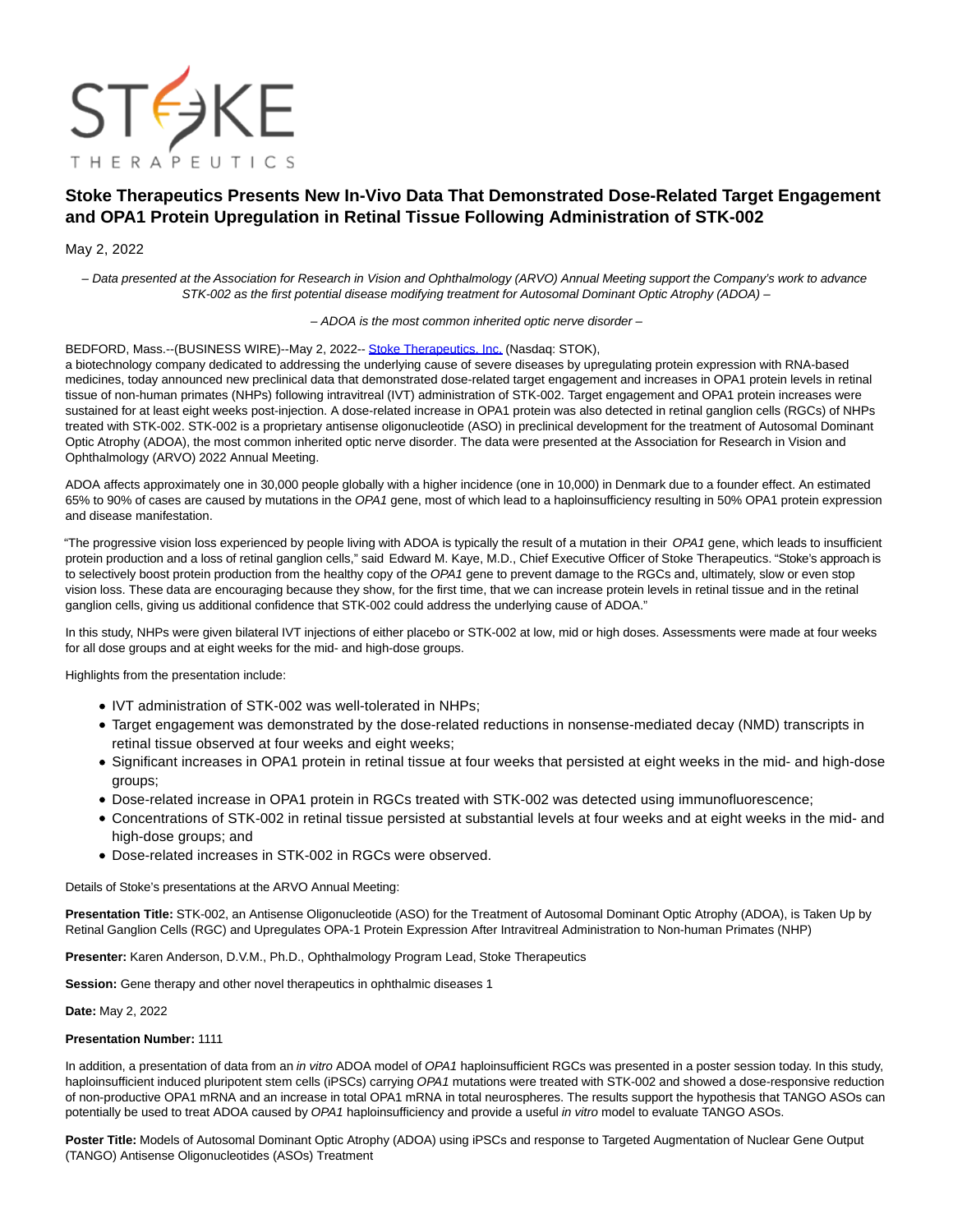**Presenter:** Raymond Oh, Ph.D., Associate Principal Scientist, Stoke Therapeutics

**Session:** Animal models of human ocular disease

**Date:** May 2, 2022

**Poster Number:** 1895 – A0041

The presentations at ARVO are now available online on the Investors & News section of Stoke's website at [https://investor.stoketherapeutics.com](https://cts.businesswire.com/ct/CT?id=smartlink&url=https%3A%2F%2Finvestor.stoketherapeutics.com%2Fevents-and-presentations&esheet=52704774&newsitemid=20220502005763&lan=en-US&anchor=https%3A%2F%2Finvestor.stoketherapeutics.com%2Fevents-and-presentations&index=2&md5=105084c7ad79af360cc54fe2f146b6b0) /events-and-presentations.

## **About Autosomal Dominant Optic Atrophy (ADOA)**

Autosomal dominant optic atrophy (ADOA) is the most common inherited optic nerve disorder. It is a rare disease that causes progressive and irreversible vision loss in both eyes starting in the first decade of life. Severity can vary and the rate of vision loss can be difficult to predict. Roughly half of people with ADOA fail driving standards and up to 46% are registered as legally blind. ADOA is considered a haploinsufficiency disease, as most people living with ADOA have genetic mutations in the OPA1 gene that result in only half the necessary OPA1 protein being produced. More than 400 OPA1 mutations have been reported in people diagnosed with ADOA. Currently there is no approved treatment for people living with ADOA. ADOA affects approximately one in 30,000 people globally with a higher incidence in Denmark of one in 10,000 due to a founder effect. An estimated 65% to 90% of cases are caused by mutations in the OPA1 gene, most of which lead to a haploinsufficiency resulting in 50% OPA1 protein expression and disease manifestation.

## **About STK-002**

STK-002 is a proprietary antisense oligonucleotide (ASO) in preclinical development for the treatment of Autosomal Dominant Optic Atrophy (ADOA). Stoke believes that STK-002 has the potential to be the first disease-modifying therapy for people living with ADOA. STK-002 is designed to upregulate OPA1 protein expression by leveraging the non-mutant (wild-type) copy of the OPA1 gene to restore OPA1 protein expression with the aim to stop or slow vision loss in patients with ADOA. Stoke has generated preclinical data demonstrating proof-of-mechanism and proof-of-concept for STK-002.

#### **About Stoke Therapeutics**

Stoke Therapeutics (Nasdaq: STOK), is a biotechnology company dedicated to addressing the underlying cause of severe diseases by upregulating protein expression with RNA-based medicines. Using Stoke's proprietary TANGO (Targeted Augmentation of Nuclear Gene Output) approach, Stoke is developing antisense oligonucleotides (ASOs) to selectively restore protein levels. Stoke's first compound, STK-001, is in clinical testing for the treatment of Dravet syndrome, a severe and progressive genetic epilepsy. Dravet syndrome is one of many diseases caused by a haploinsufficiency, in which a loss of ~50% of normal protein levels leads to disease. Stoke is pursuing the development of STK-002 for the treatment of autosomal dominant optic atrophy (ADOA), the most common inherited optic nerve disorder. Stoke's initial focus is haploinsufficiencies and diseases of the central nervous system and the eye, although proof of concept has been demonstrated in other organs, tissues, and systems, supporting its belief in the broad potential for its proprietary approach. Stoke is headquartered in Bedford, Massachusetts with offices in Cambridge, Massachusetts. For more information, visit [https://www.stoketherapeutics.com/ o](https://cts.businesswire.com/ct/CT?id=smartlink&url=https%3A%2F%2Fwww.stoketherapeutics.com%2F&esheet=52704774&newsitemid=20220502005763&lan=en-US&anchor=https%3A%2F%2Fwww.stoketherapeutics.com%2F&index=3&md5=5c805ef441f3a2520c16e1bd7f1da787)r follow Stoke on Twitter a[t @StokeTx.](https://cts.businesswire.com/ct/CT?id=smartlink&url=https%3A%2F%2Ftwitter.com%2FStokeTx&esheet=52704774&newsitemid=20220502005763&lan=en-US&anchor=%40StokeTx&index=4&md5=d6e1461c726ec28d718e53863f0f9bc0)

#### **Cautionary Note Regarding Forward-Looking Statements**

This press release contains forward-looking statements within the meaning of the "safe harbor" provisions of the Private Securities Litigation Reform Act of 1995, including, but not limited to: the Company's preclinical data and study results regarding STK-002; the ability of STK-002 to treat the underlying causes of ADOA; the timing and expected progress of clinical trials, data readouts and presentations for STK-002 and the Company's other product candidates; the timing or receipt of regulatory approvals; and the ability of TANGO to design medicines to increase protein production and the expected benefits thereof. Statements including words such as "could," "plan," "will," "continue," "expect," "potential," or "ongoing" and statements in the future tense are forward-looking statements. These forward-looking statements involve risks and uncertainties, as well as assumptions, which, if they prove incorrect or do not fully materialize, could cause our results to differ materially from those expressed or implied by such forward-looking statements, including, but not limited to: the ability of STK-002 to safely and effectively treat the underlying causes of ADOA; the Company's ability to timely and successfully advance its preclinical studies, regulatory filings, clinical trials, data readouts and presentations related to STK-002 and its other product candidates; the Company's ability to obtain regulatory approval for and to commercialize STK-002; the results of preclinical studies and early clinical trials not being necessarily predictive of future results; the Company's ability to protect its intellectual property; the ability of TANGO to successfully design medicines to increase protein production and the expected benefits thereof; the direct and indirect impacts of the ongoing COVID-19 pandemic and its variants on the Company's business; and other risks and uncertainties described under the heading "Risk Factors" in the Company's Annual Report on Form 10-K for the year ended December 31, 2021, its quarterly reports on Form 10-Q, and the other documents the Company files from time to time with the Securities and Exchange Commission. These forward-looking statements speak only as of the date of this press release, and the Company undertakes no obligation to revise or update any forward-looking statements to reflect events or circumstances after the date hereof.

View source version on [businesswire.com:](http://businesswire.com/)<https://www.businesswire.com/news/home/20220502005763/en/>

**Stoke Media & Investor Contacts:** Dawn Kalmar Chief Communications Officer [dkalmar@stoketherapeutics.com](mailto:dkalmar@stoketherapeutics.com) 781-303-8302

Eric Rojas Vice President, Investor Relations [IR@stoketherapeutics.com](mailto:IR@stoketherapeutics.com) 617-312-2754